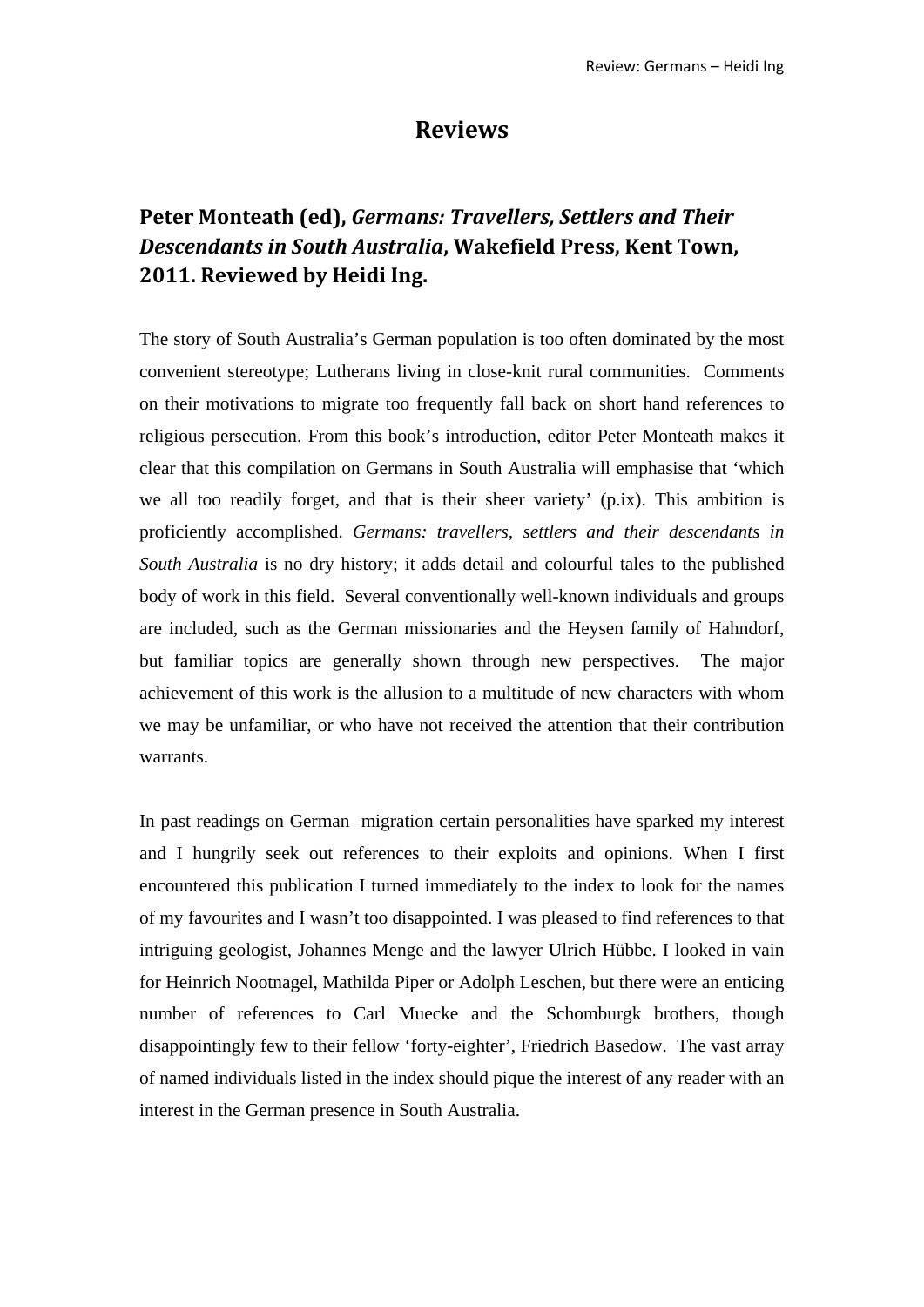The 'forty-eighters', particularly those who embarked on the *Princess Louise*, are given deserved attention in several chapters. Pauline Payne provides a tantalising glimpse of the fascinating Schomburgk brothers; Robert, Richard, Otto and Julius in her biographical chapter on Richard Schomburgk, 'explorer, natural scientist and Botanic Garden director' (p.126). Payne outlines the attitudes which led Adelaide's Botanical Gardens to becoming at once a place of education and science but also of enjoyment and art as a 'people's garden' (p.133). The *Princess Louise* also brought entomologist Marianne Kreusler and her three teenager children (p.210). Kruesler is introduced in Philip Jones' fascinating chapter on German involvement in the study of science in South Australia. An outline of the development of the German education system provides a backdrop to the skilled investigators who turned their attention to South Australia's fauna and flora. Jones demonstrates the remarkable role German scientists played in the development of museums in both urban and rural areas. Providing brief accounts of Kreusler, Menge, Wehl, Behr and others, Jones brings to our attention those who should be considered for a more complete biographical treatment. Another chapter to illuminate a *Princess Louise* passenger is that on the artist Alexander Schramm. A German artist 'steeped in European aesthetic traditions' (p.146) Janice Lally and Peter Monteath show that Schramm exhibited a sensitivity to the South Australian landscape and an 'acute observation of Aboriginal life' (p.154) which enabled him to depict subjects and scenes which were 'essentially South Australian' (p.150).

The valuable contribution of German observers of South Australia's Indigenous population is given attention in several chapters. Mühlhäusler, editor of a previous work; *Hermann Koeler's Adelaide*, introduces us to the observations of a German medical practitioner visiting our shores between October 1837 and May 1838. Christine Lockwood uses the letters and diaries of missionaries brought from Dresden to depict the impact of European culture on South Australia's Aboriginal population from a German born perspective (p.17). In a sobering statement, one of these missionaries, Schurmann, wrote to Dresden: 'the English occupation of foreign countries without consideration for their occupants is humanly and morally unjust' (p.22). These missionaries unsuccessfully argued against the removal of children from their parents and tribe and for reserved land for indigenous use (p.34) and 'left unique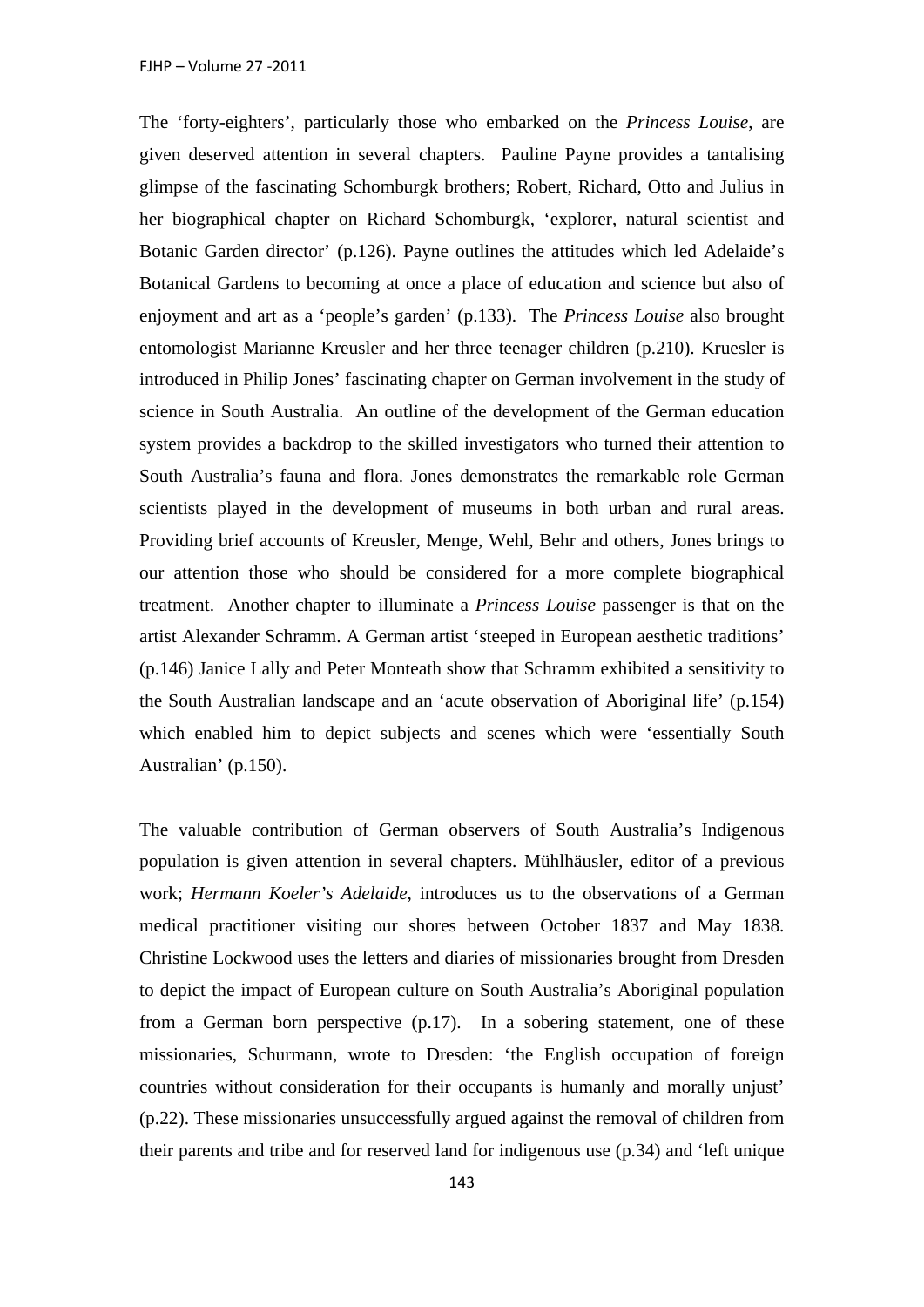linguistic and ethnographic records of the Kaurna, Ramindjeri and Parnkalla people' (p.38). Bill Edwards provides details on the activities of Moravian missionaries in South Australia and Mary-Anne Gale details the work of Eduard Meyer, who recorded the rich linguistic heritage of the Ngarrindjeri language. Meyer's wordlists are now being used to compliment the knowledge of the Ngarrindjeri Elders, to allow language renewal programs to be taught in South Australian schools and kindergartens (p.78).

Lois Zweck depicts a genealogical investigation which began with assumptions but discovered a tapestry rich in detail and drama. As an example of a descendent of rural Germans who had lost knowledge of their background, Zweck's research suggests that political motivations could play a more significant role in South Australia's immigration history and warrants further examination. Michael Bollen's chapter describes Adelaide's urban Germans and their frustrated efforts to establish a German Hospital. Utilising both English and German language newspapers and Parliamentary Papers, Bollen's contribution portrays many elements of early South Australia's health care services; the government-run Adelaide Hospital, the Children's Hospital, the Willows Hospital in the Barossa Valley, a well-drawn cast of doctors, and that notorious German import 'homoeopathy' (p.122). A building was eventually erected in Carrington Street, but competing interests, a gold-rush and an economic downturn caused the German Hospital to join 'the sick list, and it never recovered' (p.121).

Examples of the personalities which this publication brings to life in piteous detail are Ulrich Hübbe and Erhard Eylmann. In both cases it can be argued that their contributions have been underrated and these chapters go some way to rectify this. Volker Stolle gives a biographical account of Karl Mützelfeldt, who had an 'unbounded admiration for the German people' (p.380) yet had to flee Germany to escape the retribution of National Socialism, as did Hermann Sasse, whose story is described by Maurice Schile. Sasse sought religious and political freedom in South Australia; echoes of the Old Lutheran migration from a hundred years before.

As Monteath states in the introduction; the stories of soured British-German relationships and their ramifications in South Australia 'have been recorded